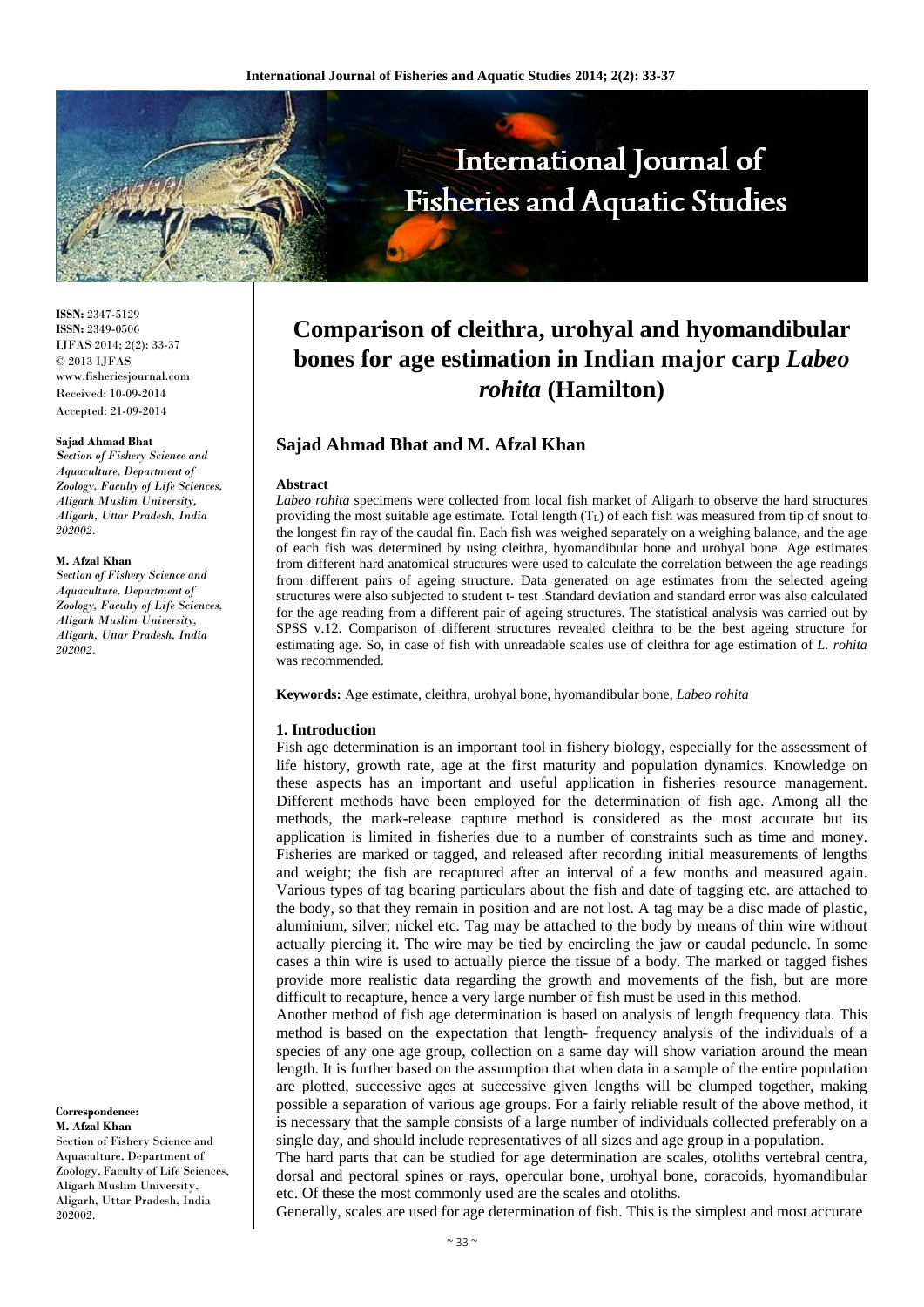method, and with some experiences, annuli on the scales can be easily counted. The focus of the scale is the first part to develop and is usually located in the centre. An annulus is usually marked by a clear, narrow streak, encircling the focus. One annulus represents one year, and the addition of successive annuli indicates the number of years the fish has attained. The age of a fish is determined by scales on the basis that successive rings are formed as the fish grows in age. During summer and autumn, plenty of food is available and the fish grows at a faster rate so that the rings formed in this period are widely spaced. During winter, the food supply is limited and growth is restricted so that the rings are tightly packed, giving an appearance of alternate light and dark bands. These two bands are together considered to have been formed in one year and are called the annuli. These numbers of annuli on the scale gives the age of a fish. Sometimes the false annuli also appear in some fishes and are sometimes difficult to distinguish from true annuli and make an age determination less accurate. Van Oosten (1957)  $[42]$  attributes these accessory annuli to growth cessation due to fluctuation in temperature, food, disease, spawning, injury or starvation etc. Generally a true annulus runs all along the surface of a scale, and is formed at the same time each year. But a false annulus does not run all along the scale and can be formed at any time due to various factors. It was formerly thought that availability of food was responsible for the formation of rings, and so this method is valid for fish living in temperate zones, where the amount of food varies with the season, while in tropical areas where the food is available throughout the year, this method is not reliable. However, it is now believed that food alone is not responsible for the formation of annuli and it can be due to cessation of feeding during the process of maturation and spawning.

Scales have been successfully used for the age and growth study of different fish species such as *Labeo rohita* (Khan and Siddiqui, 1973)<sup>[23]</sup>; *Catla catla* (Johal and Tandon, 1992)<sup>[16]</sup>; *Cirrhinus mrigala* (Kamal, 1969) [20] *Channa marulius* (Dua and Kumar, 2006) [7]; *Capoeta trutta* (Aydin *et al*; 2003); *Scardinius erythrophthalmus* (Gursoy *et al* 2005) [11] etc.

Otoliths are formed in embryo as soon the inner ear is formed, and are located on either side of skull. Of the three otoliths (Lapillus, asteriscus, and Sagitta), Sagitta is the largest and commonly used in age determination of fishes. Otoliths have been used for age estimation in *Tor putitora* (Pathani, 1979) [30]; *Mystus keletius* (Santhakumar *et al*; 1983) [38]; *Sillago*  indicia (David and Pancharatna, 2003)<sup>[3]</sup>. Vertebral centra have been used for age determination in a wide range of marine and freshwater species such as *Pleuronectes flesus luscus* (Pallas) (Polat *et al*; 2001) and *Cyprinus carpio* (Linnaeus) (Phelps *et al*; 2007) [32].

Opercular bones have been used for age determination in different fish species by many workers in different fish species viz. Perch (Bardach, 1955; Le Cren, 1947) [24]; *Cyprinus carpio* (Mc Connell, 1952) [26]; *Ophiocephalus punctatus* (Qasim and Bhatt, 1964) [36]; *Labeo senegalensis* (Blake and Blake, 1978); *Catla catla* (Nargis, 2006) [27] etc.

Dorsal fin rays were reported to be more suitable for ageing different fish species such as *Salmo trutta* (Burnet, 1969)<sup>[20]</sup>; *Cyprinus carpio* (Wichers 1976; Kamilov 1984) [43, 21]; Age studies of various fish species have been undertaken by several researchers using cleithra in different fishes such as esocid (Casselman, 1977; Harrison and Hardely 1979) [2, 13]; *Esox lucius*, (Euchner 1988) [8]; *Yellow perch* (Schmitt and Hubert, 1982) [39]. The urohyal bone is a single median triradiate solid

bone with anterior tip generally connected to the ventral hypohyals, and the anteriodorsal part connected to the *first*  basibranchial and the posterior part connected to the pectoral girdle by means of muscles. It has horizontal and vertical components, which are flat. Urohyal bone has been used by different researchers for age estimation such as, *Hypophthalmichthys molitrix* (Johal *et al*; 2000, 2002); *Lutjanus vittus* (Davis and West, 1992) [4] etc. Limited information is available on age determination using cleithra and urohyal bone on Indian fresh water fishes. To best of our knowledge, there is no previous information available for age determination of fish by using hyomandibular bone.

Some workers used different hard anatomical structures in the same fish for age estimation. Comparison of age estimates between structures is an alternative to the validation that may provide useful information on the accuracy and bias of age estimating structures (Sylvester and Berry, 2006).Various bony structures of *Liza ramada* population from Mersin bay were compared for age determination (Gocer and Ekingen  $2005$ ) <sup>[9]</sup>. Scales, pectoral fin rays and opercular bones were compared for age determination of Ontario red horse, *Moxostoma* species i.e. *Moxostoma anisurum, M. Carinatum M. macrolepidotum* and *M. Valenciennesi*) (Reid, 2007) [37]. Scales, opercular bones, vertebrae, dorsal fin rays and otoliths were used for ageing common carp [32]. Age determination is invariably accompanied by various sources of error. A variety of methods exist through which age interpretation can be validated <sup>[1]</sup>. Cleithra and scales were compared for age and growth analysis of yellow perch (Schmitt and Hubert, 1982) [39]. Comparison of cleithra and scales were done for age and growth studies of esocids [13]. Khan and Khan (2009) studied comparison of age estimates from scales, opercular bone, otoliths, vertebrae and dorsal fin rays in *Labeo rohita, Catla catla and Channa marulius*. Results indicated scales to be the most suitable structure for ageing *L. rohita* and *C. marulius* and opercular bone for *C. Catla*. The objective of present study was to evaluate and compare age estimates between different ageing structures (cleithra, hyomandibular, and urohyal bones) for the age estimation of Indian major carp, *Labeo rohita* (Hamilton)

# **2. Materials and Methods**

## **2.1. Sample Collection**

The study material consisted of 13 specimens of *Labeo rohita*. Fish samples were collected from the local fish market of Aligarh. Fishes were caught using gill nets of varying mesh sizes.

# **2.2. Body Measurement**

Total length (TL) of each fish was measured from the tip of the snout to the longest fin ray of the caudal fin. All fish samples were measured to the nearest 1 mm. Each fish was weighed separately on a weighing balance.

## **3. Age reading techniques**

## **3.1 Collection and preparation of cleithra**

Cleithra was removed from fresh specimens and cleaned by soaking them in warm water for several minutes and then rubbing with a finger and soft brush to remove any adhering tissue. Cleaned and dried bones were stored in envelopes and observed under microscope for age reading (Johal *et al*; 2001) [19].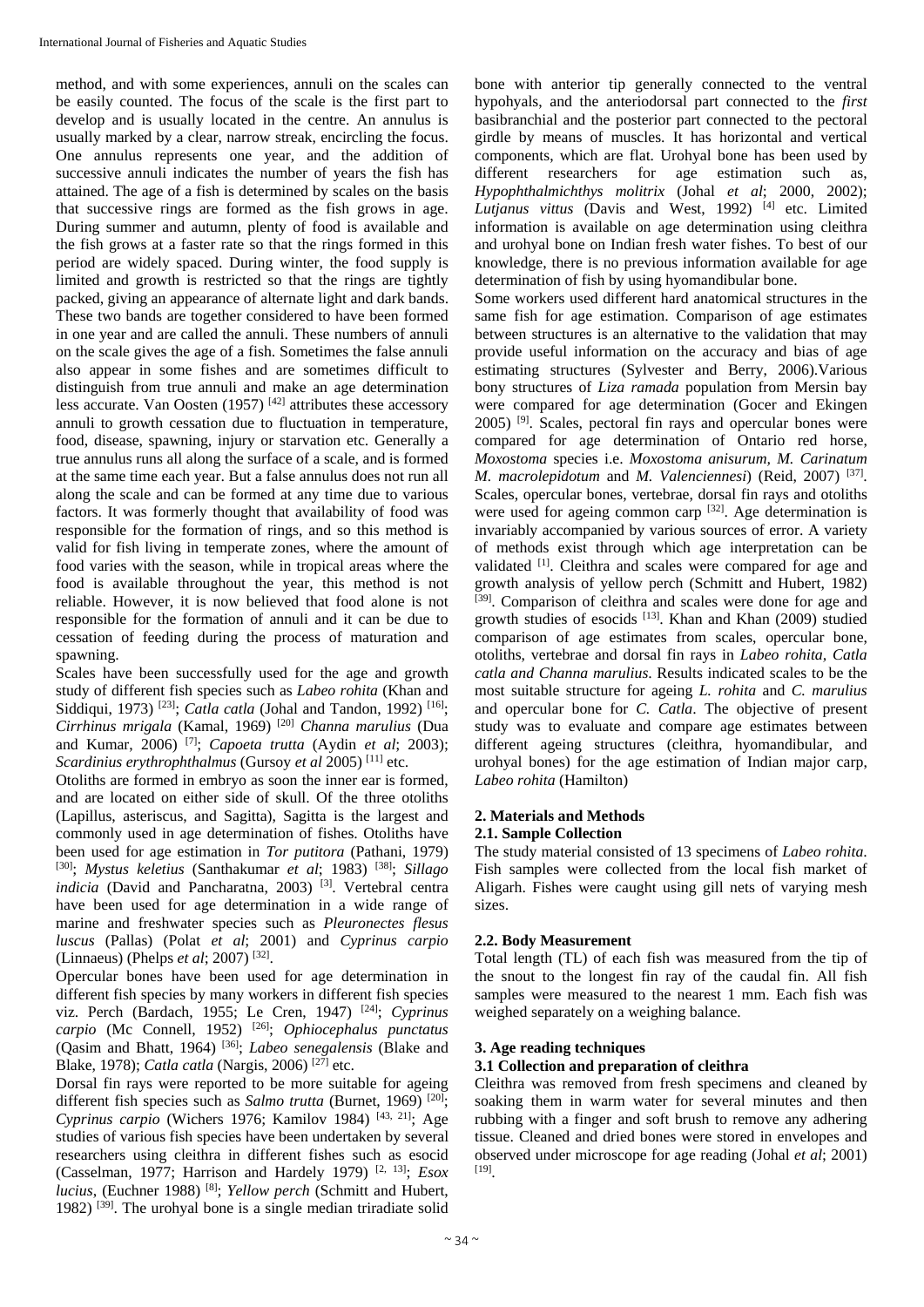## **3.2 Collection and preparation of hyomandibular bone**

The hyomandibular bone was removed and cleaned in hot water. The cleaned hyomandibular bone was then dried and stored. Age was determined by counting the number of annuli under a binocular microscope.

# **3.3 Collection and preparation of urohyal bone**

Urohyal bones were removed from fresh specimens and muscles were separated by dipping them in water at 60-70 degree centigrade for 5 min. The cleaned and dried Urohyal bones were stored in ordinary envelopes. Urohyal bone was examined dry on a black surface under incident light using a dissecting microscope.

# **3.4 Data analysis**

Age estimates from different hard anatomical structures (viz. cleithra, hyomandibular bone and urohyal bone) were used to calculate the correlation between the age readings from different pairs of ageing structures such as cleithrahyomandibular bone; hyomandibular bone-Urohyal bone and cleithra –Urohyal bone. Data generated on age estimates from the selected ageing structures were also subjected to student ttest. Standard deviation and standard error was also calculated for the age reading from different pair of ageing structures. The statistical analysis was carried out by SPSS v.12.

**Table 1:** Morphometric measurements and number of annuli on different hard parts of *Labeo rohita*

|                | <b>Total</b><br>length | <b>Standard Length</b><br>(cm) | <b>Total Weight</b><br>(gm) | Number of rings |                       |                 |
|----------------|------------------------|--------------------------------|-----------------------------|-----------------|-----------------------|-----------------|
| S.no           |                        |                                |                             | <b>Cleithra</b> | Hyomandibular<br>bone | Urohyal<br>bone |
|                | 42.5                   | 35                             | 1150                        | 3               | 2                     | 2               |
| $\mathfrak{D}$ | 47.5                   | 40                             | 1450                        | 3               | $\overline{c}$        | 3               |
| 3              | 41                     | 34.5                           | 1300                        | 3               | 3                     | 3               |
| 4              | 50                     | 42.5                           | 1670                        | 3               | 3                     | $\overline{c}$  |
| 5              | 45                     | 38.5                           | 1250                        | 2               | 3                     | 2               |
| 6              | 50                     | 42.5                           | 1750                        | $\overline{2}$  | 3                     | 3               |
| ┑              | 52                     | 45.2                           | 2000                        | 4               | 4                     | 4               |
| 8              | 47.5                   | 40                             | 1400                        | 3               | $\overline{c}$        | 2               |
| 9              | 50                     | 42.5                           | 1700                        | 3               | 3                     | 3               |
| 10             | 51.5                   | 44.5                           | 1850                        | 3               | 2                     | 4               |
| 11             | 55                     | 48.5                           | 2100                        | 4               | 4                     | 3               |
| 12             | 52.5                   | 48                             | 2200                        | 3               | 3                     | 3               |

**Table 2:** Paired samples correlation of age estimates from different bony parts of *Labeo rohita*

|                             | <b>Paired sample correlations</b> |             |  |
|-----------------------------|-----------------------------------|-------------|--|
| Ageing structures           |                                   | Correlation |  |
| Cleithra-Hyomandibular bone |                                   |             |  |
| Hyomandibular-Urohyal bone  |                                   | 0.422       |  |
| Cleithra-Urohval bone       |                                   | רמ          |  |

**Table 3:** Mean of age estimates for ageing structures along with results of pair-wise comparisons of the age estimates among ageing structures using paired t-test

|                                  | <b>Paired differences</b> |                           |                            |         |  |  |
|----------------------------------|---------------------------|---------------------------|----------------------------|---------|--|--|
| Paired ageing structures         | Mean                      | <b>Standard deviation</b> | <b>Standard Error mean</b> | t-value |  |  |
| Cleithra Hyomandibular bone      | 1538                      | .6887                     | 1910                       | .805    |  |  |
| Hyomandibular bone- Urohval bone | 0000                      | 8165                      | 2264                       | .000    |  |  |

# **4. Results and Discussion**

*Labeo rohita* specimens ranged from 41 to 57.5 cm in total length and 1150 gm to 2200 gm total weight (Table 1). Overall, cleithra, hyomandibular bone and urohyal bone showed a regular growth pattern in the form of alternating opaque and translucent bands. In *L. rohita*, cleithra showed clearer and sharper annual growth rings. After cleithra, urohyal bone showed clear rings while, rings present on hyomandibular bone were less distinct. The age readings from different anatomical structures were subjected to one way analysis of variance (ANOVA), correlation coefficient, and student t-test in order to establish the relationship among readings of different structures. Mean values of age estimates from different structures, when compared using (ANOVA), showed insignificant  $(p<0.05)$  differences. The correlation coefficient values between age reading of paired structures was same for cleithra – hyomandibular bone (0.527) and cleithra- urohyal bone (0.527) while low value of correlation coefficient was found between hyomandibular bone - urohyal bone (0.422). Results of student t-test between paired

structures showed insignificant differences between cleithra – hyomandibular bone, hyomandibular bone urohyal bone and cleithra –urohyal bone (Table 3). Euchner (1988) studied the collection, preparation and use of northern pike cleithra for age determination. They reported that cleithra is a more reliable structure for assessing the age structure of pike stocks. Harrison and Hardely (1979)  $^{[13]}$  studied the comparison of the cleithra and scales for age and growth studies of esocids. They found cleithra as a suitable ageing structure. Johal *et al* (2001) [19] studied the comparison of back –calculated lengths of silver carp by using scales, cleithra and urohyal bone. They reported linear relationship were found between body lengthscale radius, body length-cleitrum length and body length – urohyal length (r=0.949, 0.948 and 0.974 respectively). Laine *et al*. (1991) studied the accuracy of using scales and cleithra for ageing northern pike from oligotropic Ontario lake. They reported both scales and cleithra are equally suitable for assigning age structure to squeers lake northern pike

In the published literature available on freshwater fishes, scales have been exclusively used for age studies in *L. rohita*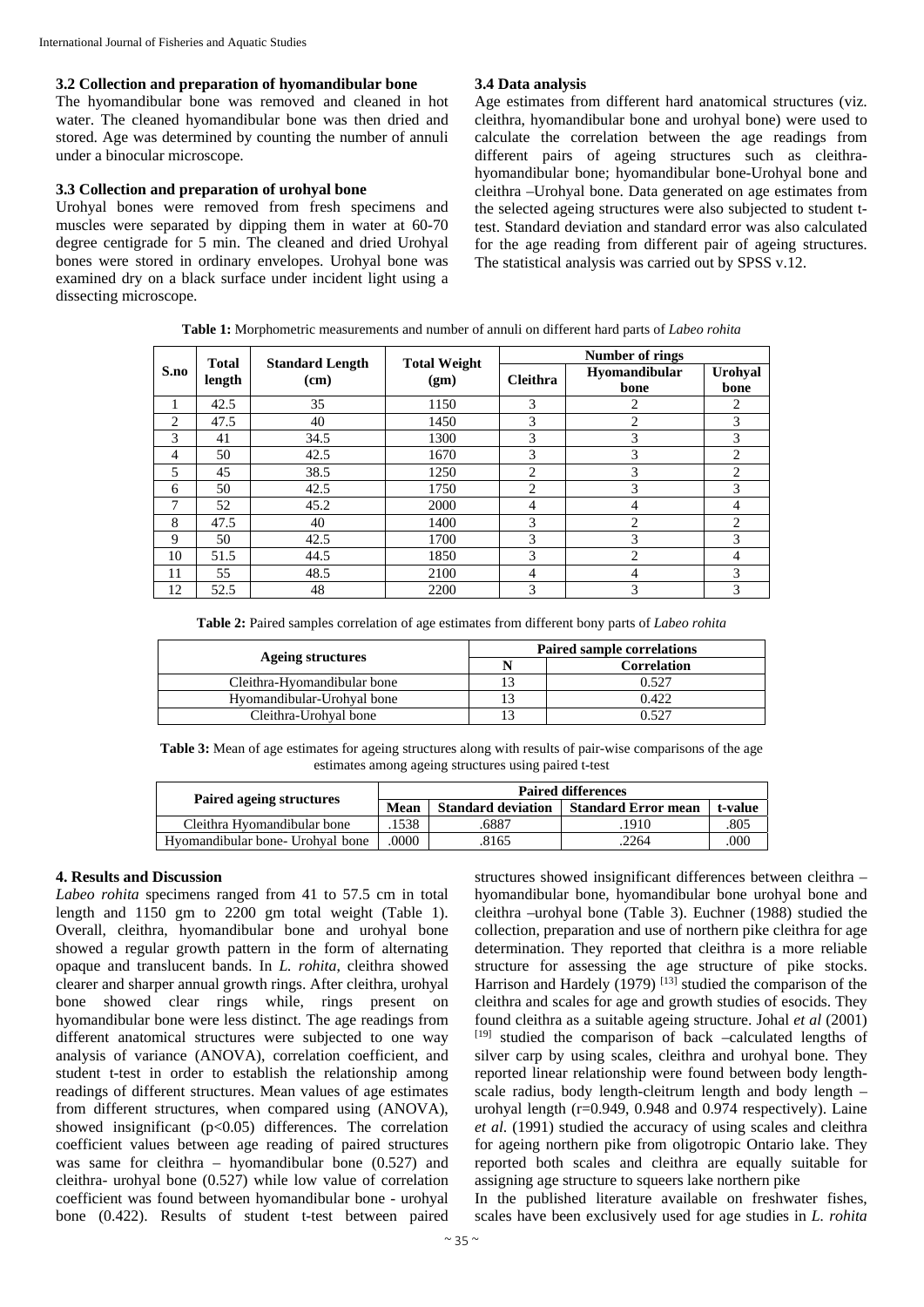[23] *Catla catla* (Johal and Tandon, 1987; 1992)<sup>[18, 16]</sup> and *Cirrhinus mrigala* (Jhingran, 1957, Johal and Tandon 1983) [15, 17]. In most of cyprinids, age has been estimated from scales (Kamilov, 1984) [21]. Scales of *L. rohita* are elongated and broad having focus which is sharp in the beginning but becomes prominent as scales grow in size and the circuli (circuli concentric lines) are formed periodically with the growth of scales showing closely and widely spaced arrangement representing slow and fast period of growth [41]. Horpilla and Nyberg (1999)<sup>[14]</sup> studied the validity of different methods (scale proportional hypothesis; body proportional hypothesis and Fraser-lee method) in the back calculation of lengths of roach by using cleithra and scales. They found cleithra very useful especially in determining in the ages of old and slow-growing roach and other cyprinids, the scales of which are often impossible to read. The detection of the first annuli from cleithra of older individuals is often difficult due to the thickness of the structure, a phenomenon found also in opercula of roach [25, 12, 31].

# **5. Conclusion**

Comparison of different structures (i.e. cleithra hyomandibular bone and urohyal bone) revealed cleithra to be the best ageing structure for estimating age. So, in case of fish with unreadable scales, use of cleithra for age estimation of *Labeo rohita* is recommended.

# **6. Acknowledgements**

The authors are highly thankful to the Chairman, Department of Zoology, Aligarh Muslim University, Aligarh (U.P.), India for providing facilities for this research work. The first author Sajad Ahmad Bhat also likes to extend his sincere thanks to Mrs Shahista Khan and Mr Kaish Miyan for their kind help during this work. This study comprises the work of Master's dissertation of the first author.

# **7. References**

- 1. Bardach J E. The opercular bone of the yellow perch, *Perca flavescens,* as tool for age and growth studies. Copeia 1955; 107-109.
- 2. Blake C, Blake BF. The use of opercular bones in the study of age and growth in Labeo senegalensis from Lake Kainji, Nigeria. J. Fish Biol. 1978; 13: 287–295, doi:10.1111/j.1095- 8649.1978.tb03436.x.
- 3. Burnet AMR. An examination of the use of scales and fin rays for age determination of brown trout (Salmo trutta L.). N. Z. J. Mar. Fresh. 1969; 3: 147–151.
- 4. David A, Panchartna K. Age determination of the Indian whiting, Sillago indicia using otoliths ring count*.* Indian journal of Fisheries 2003; 50:215-222.
- 5. Davis TLO, West GJ. Growth and mortality of lutjanus vittus (Quoy and Gaimard) from the north-west shelf of Australia. Fishery bulletin. 1992; 90:395-404.
- 6. Dua A, Kumar Kumar K. Age and growth pattern in *Channa marulius* from Harike wetland (A Ramsar site), Punjab, India. Journal of environmental Biology 2006; 27: 377-80.
- Euchner RB. Collection, preparation and use of Northern pike (Esox lucius) cleithra for age determination.1988 Recreational Fisheries Branch, Fort st. John. Report no. PCE 20.
- 8. Grocer M, Ekingen G. comparison of various bony structures for age determination of Liza ramada (RISSO) Population from the Mersin bay. E.u*.* Jornal of fisheries

and aquatic science 2005; 22:211-213.

- 9. Gorsoy C, Tarkan AS, Acipinar H, Gaygusuz O. Validation of the scales for age determination in cyprinid, *Scardinius erythrophthalmus* (l; 1758). International Journal of Zoological Research 2005; 1:33-36.
- 10. Hansen LP. (Age determination of roach *Rutilus rutilus* L. from scales and opercular bones. Archiv fur Fischereiwissens chaften 1978; 29:93-98.
- 11. Harrison EJ, Hardey WF. A comparison of the use of cleithra to the use of scales for age and growth studies. Transactions of the American Fisheries society 1979; 108: 452-456.
- 12. Horpilla J, Nyberg K. The validity of different methods in the back calculation of the lengths of the lengths of roacha comparison between scales and cleithra*.* Journal of Fish Biology. 1999; 54:489-498.
- 13. Jhingran VG. Age determination of the Indian major carps*, Cirrhinus mrigala* (Hamilton) by means of scales. Nature 1957; 79:468-469.
- 14. Johal MS, Tandon KK. Age and growth of carp *Catla catla (*Hamilton) from North India 1992; 14:83-90.
- 15. Johal MS, Tandon KK. Age, growth and length-weight relationship of *Catla Catla* and *Cirrhinus mrigala* (Pisces) from sukhna lake, Chandigarh (India*).* Vestnik Ceskoslovenske spolecnosti Zoologicke 1983; 49:101- 107.
- 16. Johal MS, Tandon KK. Age and growth of *cirrhinus mrigala* (Pisces: Cyprinidae). Ceskoslovenske spolecnosti Zoologicke 1987; 51:177-182*.*
- 17. Johal MS, Esmaeili HR, Tandon KK. Reliability of urohyal bone of silver carp *Hypothalmichthys molitrix*  (Val. 1844) for age determination. Current Science. 2000; 79(1): 27-28.
- 18. Johal MS. Esmaelli HR, Tandon KK. A comparison of back calculated lengths of silver carp derived from bony structures*.* Journal of Fish Biology 2001; 59:1483-1493.
- 19. Kamal MY. Studies on the age and growth of *Cirrhinus mrigala* (Ham) from commercial catches at Allahabad. Proceedings of the National Academy of sciences of India 1969; 35:72-92.
- 20. Kamilov BG. Morphology of Growth structures in silver carp *Hypophthalmichthys molitrix*, in relation to estimation of age and growth rate. Journal of Ichthyology 1984; 6: 1003-1013.
- 21. Khan MA, Khan S. Comparison of age estimates from scales, opercular bone, otoliths, vertebrae and dorsal fin ray *in Labeo rohita* (Hamilton), *Catla catla* (Hamilton) and *Channa marulius* (Hamilton). Fisheries Research 2009; 100:255-259.
- 22. Khan RA, Siddiqui AQ. Studies on the age and growth of rohu, *Labeo rohita* (Ham.) from a pond (moat) and rivers Ganga and Yamuna*.* Zoological Survey of India 1973; 39:583-597.
- 23. Laine AO, Momot WT, Ryan PA. Accuracy of using scales and cleithra for northern pike from an oligotrophic Ontario Lake. North American Journal of Fisheries Management. 1991; 11: 220-225.
- 24. Le Cren ED. The determination of the age and growth of the perch (Perca fluviatilis) from the opercular bone. Journal of Animal Ecology 1947; 16(2):188-204.
- 25. Linfield RSJ. The errors likely in ageing roach *Rutilus rutilus* L; with special reference to stunted population. In The Ageing of Fish (Bagenal, T.B; Ed), 1974; 167-172. Farnham: unwin Brothers.